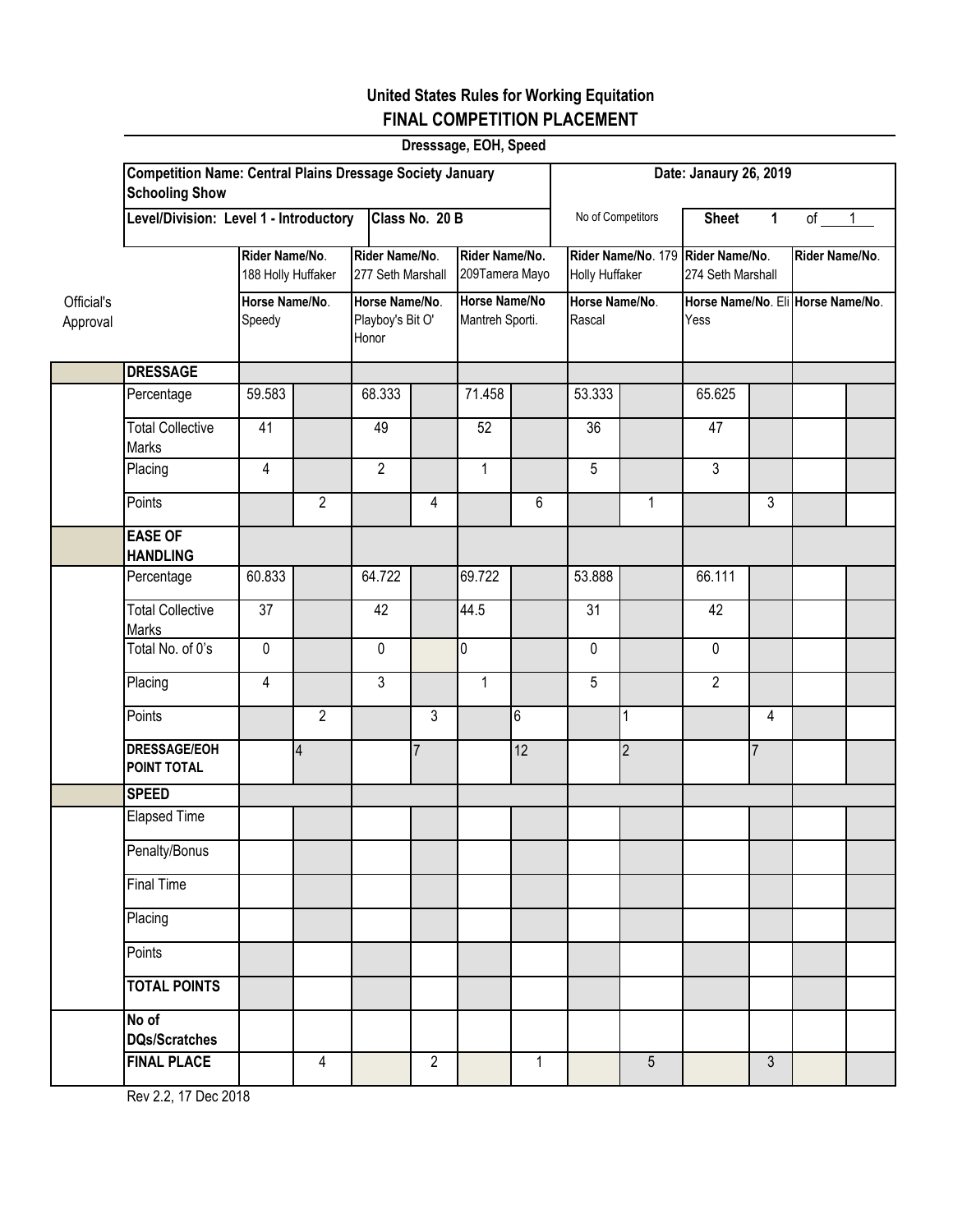## **United States Rules for Working Equitation FINAL COMPETITION PLACEMENT**

|                        |                                                                                           |                                  |                                      |                                            |                        | Dresssage, EOH, Speed               |                                  |                        |  |                 |                               |                |                |  |
|------------------------|-------------------------------------------------------------------------------------------|----------------------------------|--------------------------------------|--------------------------------------------|------------------------|-------------------------------------|----------------------------------|------------------------|--|-----------------|-------------------------------|----------------|----------------|--|
|                        | <b>Competition Name: Central Plains Dressage Society January</b><br><b>Schooling Show</b> |                                  |                                      |                                            |                        |                                     |                                  | Date: Janaury 26, 2019 |  |                 |                               |                |                |  |
|                        | Level/Division: Level 2 - Novice A                                                        |                                  |                                      | Class No. 20 C                             |                        |                                     |                                  | No of Competitors      |  | <b>Sheet</b>    | $\mathbf{1}$                  | of $1$         |                |  |
|                        |                                                                                           |                                  | Rider Name/No.<br>228 Holly Huffaker | Rider Name/No.<br>200 Caroline<br>Holloway |                        | Rider Name/No.<br>278 Shariah Ocker |                                  | Rider Name/No.         |  | Rider Name/No.t |                               | Rider Name/No. |                |  |
| Official's<br>Approval |                                                                                           |                                  | Horse Name/No.<br>TW Jessie Hancock  |                                            | Horse Name/No.<br>Reno |                                     | Horse Name/No<br>Obi-Wan-Kanobi. |                        |  |                 | Horse Name/No. Horse Name/No. |                | Horse Name/No. |  |
|                        | <b>DRESSAGE</b>                                                                           |                                  |                                      |                                            |                        |                                     |                                  |                        |  |                 |                               |                |                |  |
|                        | Percentage                                                                                | 62.955                           |                                      | 67.273                                     |                        | 64.318                              |                                  |                        |  |                 |                               |                |                |  |
|                        | <b>Total Collective</b><br>Marks                                                          | 44                               |                                      | 47                                         |                        | 48                                  |                                  |                        |  |                 |                               |                |                |  |
|                        | Placing                                                                                   | $\mathfrak{Z}$                   |                                      | 1                                          |                        | $\overline{2}$                      |                                  |                        |  |                 |                               |                |                |  |
|                        | Points                                                                                    |                                  | $\mathbf{1}$                         |                                            | 4                      |                                     | $\overline{2}$                   |                        |  |                 |                               |                |                |  |
|                        | <b>EASE OF</b><br><b>HANDLING</b>                                                         |                                  |                                      |                                            |                        |                                     |                                  |                        |  |                 |                               |                |                |  |
|                        | Percentage                                                                                | 58.684                           |                                      | 65                                         |                        | DQ                                  |                                  |                        |  |                 |                               |                |                |  |
|                        | <b>Total Collective</b><br>Marks                                                          | $\overline{34}$                  |                                      | 40                                         |                        |                                     |                                  |                        |  |                 |                               |                |                |  |
|                        | Total No. of 0's                                                                          | $\pmb{0}$                        |                                      | $\pmb{0}$                                  |                        |                                     |                                  |                        |  |                 |                               |                |                |  |
|                        | Placing                                                                                   | $\overline{2}$                   |                                      | $\mathbf{1}$                               |                        |                                     |                                  |                        |  |                 |                               |                |                |  |
|                        | Points                                                                                    |                                  | $\overline{2}$                       |                                            | 4                      | $\mathbf 0$                         | 0                                |                        |  |                 |                               |                |                |  |
|                        | <b>DRESSAGE/EOH</b><br>POINT TOTAL                                                        | $\mathfrak{Z}$                   |                                      | 8                                          |                        | $\overline{2}$                      |                                  |                        |  |                 |                               |                |                |  |
|                        | <b>SPEED</b>                                                                              |                                  |                                      |                                            |                        |                                     |                                  |                        |  |                 |                               |                |                |  |
|                        | <b>Elapsed Time</b>                                                                       | 2.42                             |                                      | 2.42                                       |                        | 2.59                                |                                  |                        |  |                 |                               |                |                |  |
|                        | Penalty/Bonus                                                                             | $\overline{20}$                  |                                      | $-10$                                      |                        | $-10$                               |                                  |                        |  |                 |                               |                |                |  |
|                        | <b>Final Time</b>                                                                         | $\overline{3.02}$                |                                      | 2.32                                       |                        | 2.49                                |                                  |                        |  |                 |                               |                |                |  |
|                        | Placing                                                                                   | $\overline{3}$<br>$\overline{1}$ |                                      | $\mathbf{1}$                               |                        | $\overline{2}$<br>$\overline{2}$    |                                  |                        |  |                 |                               |                |                |  |
|                        | Points<br><b>TOTAL POINTS</b>                                                             | $\overline{7}$                   |                                      | $\overline{4}$<br>12                       |                        | $\overline{4}$                      |                                  |                        |  |                 |                               |                |                |  |
|                        | No of                                                                                     |                                  |                                      |                                            |                        | $\mathbf{1}$                        |                                  |                        |  |                 |                               |                |                |  |
|                        | <b>DQs/Scratches</b>                                                                      |                                  |                                      |                                            |                        |                                     |                                  |                        |  |                 |                               |                |                |  |
|                        | <b>FINAL PLACE</b>                                                                        | $\overline{2}$                   |                                      | $\mathbf{1}$                               |                        | $\mathbf{3}$                        |                                  |                        |  |                 |                               |                |                |  |

Rev 2.2, 17 Dec 2018